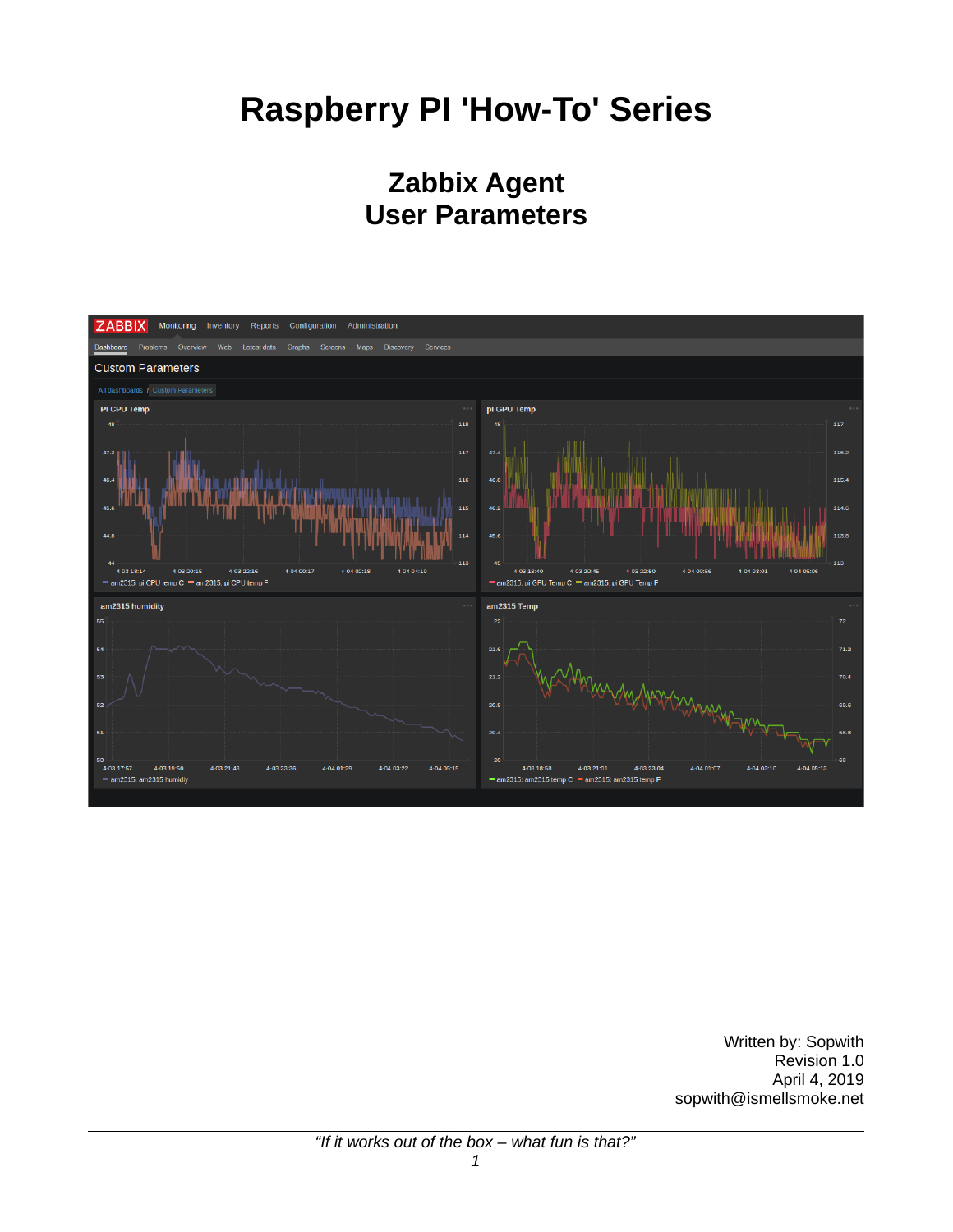#### **Introduction**

[Zabbix](https://www.zabbix.com/) is a popular open-source platform used by IT professionals all over the world to monitor their security infrastructure. The [list](https://www.zabbix.com/users) of companies that use the platform is impressive.



*Figure 1: Zabbix dashboard*

In a recent ['How-To'](http://ismellsmoke.net/?p=805), I provided detailed information to get a Zabbix agent up and running on a Raspberry Pi. In this document, I will show how to customize a Zabbix agent so you can place your Pi sensor data on a Zabbix dashboard.

Specifically, we will create five (5) Zabbix dashboard Widgets.

- 1. A Widget to display the CPU temperature of a Raspberry Pi
- 2. A Widget to display the GPU temperature of a Raspberry Pi
- 3. A Widget to display the relative humidity from an AM2315 sensor
- 4. A Widget to display the temperature in C/F from an AM2315 sensor
- 5. A Widget to display the calculated dew-point from AM2315 sensor data

To complete the steps needed to create these custom Widgets, you must complete the steps in the previous two ['How-To'](http://ismellsmoke.net/?page_id=12) documents, ['Zabbix Server on a Raspberry PI'](http://ismellsmoke.net/?p=787), and 'Zabbix Agent on a Raspberry  $\overline{PI}$ . Once you have completed the above steps, let's move on to customizing a Zabbix agent.

#### **Step-by-Step**

There are 4 steps to creating custom Zabbix Widgets.

- 1. Create a shell or Python script to gather the data you want to display on the Zabbix dashboard.
- 2. Modify the Zabbix agent configuration file so it is aware of the scripts to run.
- 3. Configure the Zabbix server for the data items.
- 4. Add widgets to the dashboard.

#### *Step-1 -* **Creating a shell or Python script to collect sensor data**

Thanks to the flexibility of the Zabbix, platform, you can program the agent to perform nearly any task*.* In our case, we need to write scripts to collect the data we want on our Zabbix dashboard. Then we tell the Zabbix agent to run those scripts. I have created four bash shell scripts and one Python script.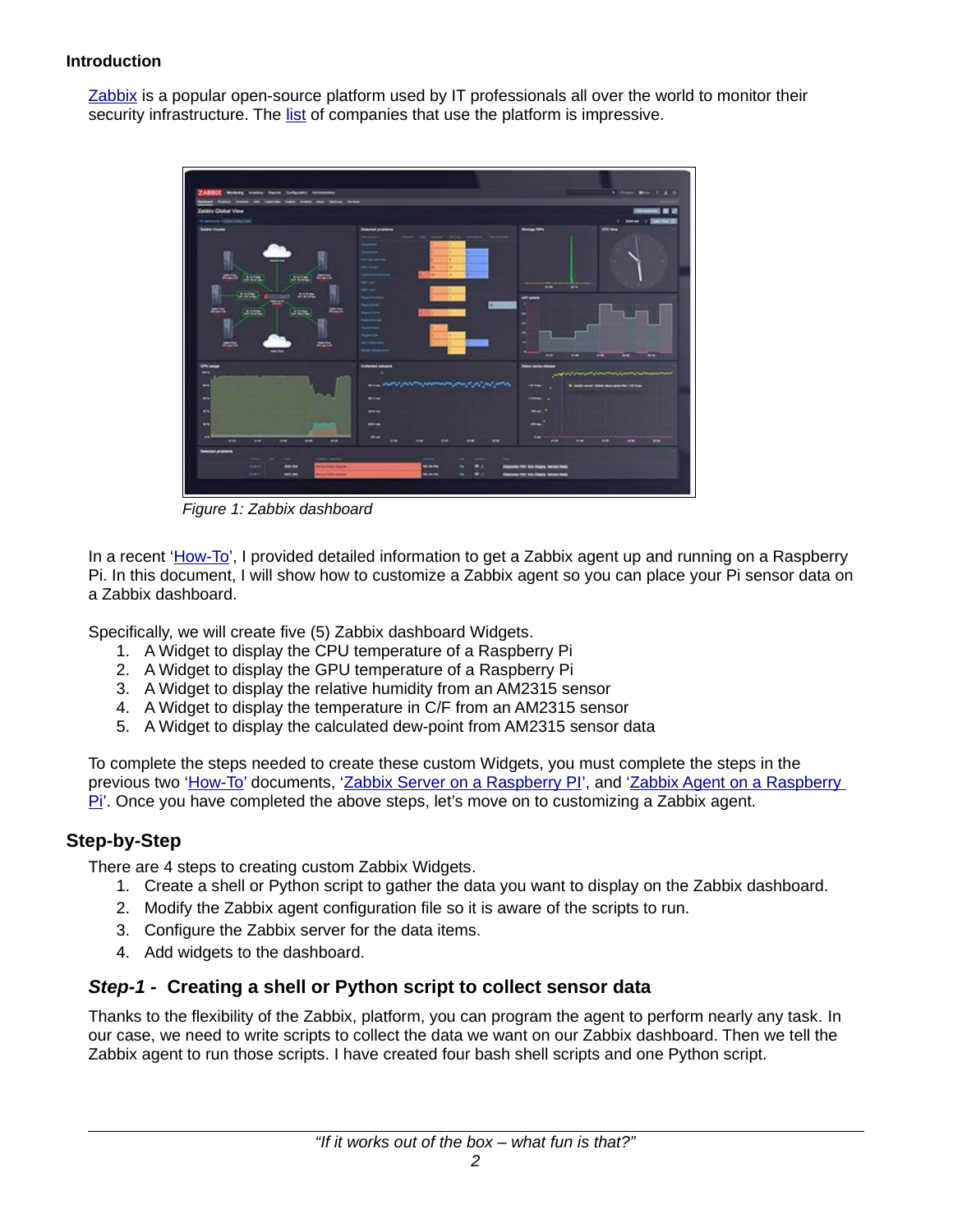The four bash scripts collect a Pi CPU and GPU temperatures. Two collect the CPU temperature in C and F degrees, and the other two collect the GPU temperature in C and F degrees. To access the temperatures you have to use different methods.

The Pi CPU temperature is available by reading a value named '*temp*' from the path: /*sys/class/thermal/thermal\_zone0/.* 

<span id="page-2-0"></span>

In Figure [2](#page-2-0) above if you cat the '*temp*' variable, you will see it holds a large value. To get the Celsius value, you simply divide the number by 1,000.

Figure [3](#page-2-5) below lists the simple bash script I wrote to print out the Pi CPU temperature in C.

```
pi@am2315:/usr/local/bin $ cat cpu temp c.sh
t=$(cat /sys/class/thermal/thermal zone0/temp | awk -F "[\n]" '{print $1}')
c = $(awk - v \tmtext{tmp} = $t 'BEGIN {\print}("% . 2f \n', \tmtext{tmp/1000})'})echo $c
Figure 3: CPU temperature bash script - Celsius
```
I also wrote an enhanced version of this script to convert the Celsius value to Fahrenheit. This is shown if Figure [4.](#page-2-4)

```
pi@am2315:/usr/local/bin $ cat cpu_temp_f.sh
t=$(cat /sys/class/thermal/thermal zone0/temp | awk -F "[\n]" '{print $1}')
f = \frac{\sinh(\pi)}{\sinh(\pi)} + \sinh(\pi) + \sinh(\pi) + \sinh(\pi) + \sinh(\pi) + \sinh(\pi) + \sinh(\pi) + \sinh(\pi) + \sinh(\pi) + \sinh(\pi) + \sinh(\pi) + \sinh(\pi) + \sinh(\pi) + \sinh(\pi) + \sinh(\pi) + \sinh(\pi) + \sinh(\pi) + \sinh(\pi) + \sinh(\pi) + \echo $f
Figure 4: CPU temperature script - Fahrenheit
```
The output of the Celsius script is shown in Figure [5.](#page-2-3)

```
pi@am2315:/usr/local/bin $ cpu temp c.sh
45.62
Figure 5: CPU script output - Celsius
```
To obtain the temperature of the Pi GPU you have to take a different approach. There is a binary program that provides this information named *vcgencmd*. It is located in the */opt/vc/bin* folder. Figure [6](#page-2-2) shows the output when the program is executed.

```
pi@am2315:/usr/local/bin $ vcgencmd measure temp
temp=45.1'C
pi@am2315:/usr/local/bin $
Figure 6: vcgencmd output
```
The bash script to collect the GPU temperature in Celsius is shown below in Figure [7.](#page-2-1)

```
pi@am2315:/usr/local/bin $ cat gpu temp c.sh
t=$(/opt/vc/bin/vcgencmd measure_temp | awk -F "[=:']" '{print $2}')<br>c=$(awk -v tmp=$t 'BEGIN { printf("%.2f\n", tmp) }')
echo $c
Figure 7: GPU temperature script - Celsius
```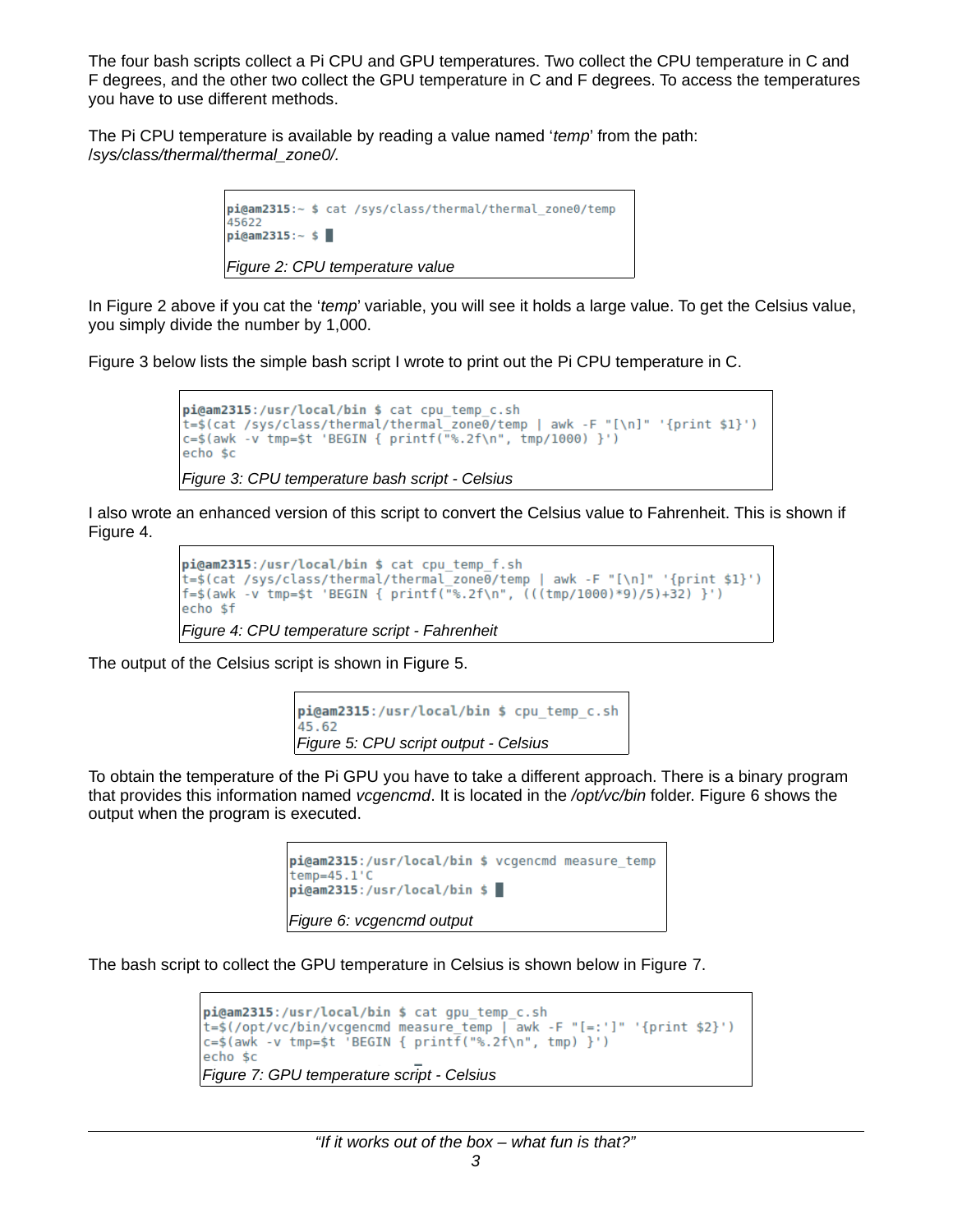The output of the script is shown in Figure [8.](#page-3-3)

```
pi@am2315:/usr/local/bin $ ./qpu temp c.sh
45.10
Figure 8: GPU script output - Celsius
```
I also wrote a script that converts the GPU temperature value to Fahrenheit (qpu\_temp\_f.sh).

**NOTE**: In order for you to execute the *vcgencmd,* you must be a member of the video group. To add the Pi user to the video group, execute the below command:

\$ *sudo usermod -aG video pi*

If you are not a member of the video group, the *vcgencmd* will silently fail and return no results. Trust me when I say this – I lost several hours trying to figure out why my script did not work.

In order to collect temperature, humidity, and dew-point calculation data from a high-precision AM2315 temperature sensor, I wrote a Python script named *zabbix\_AM2315.py.* The script has a help menu shown below in Figure [9.](#page-3-2)

```
pi@am2315:/usr/local/bin $ zabbix AM2315.py -h
usage: zabbix AM2315.py [-h] [-f] [-d | -r | -t]
optional arguments:
 -h, -helpshow this help message and exit
  -f, --fahrenheit temp in fahrenheit
  -d, --dewpoint
                   return dewpoint
 -r, --humidity
                   return humidity
  -t, -tempreturn temperature
Figure 9: zabbix_AM2315.py help screen
```
When the script is run without any parameters it prints out all the values (Figure [10\)](#page-3-1).

```
pi@am2315:/usr/local/bin $ zabbix AM2315.py
Temp C: 20.3
Temp F: 68.54
Humidity: 51.6
Dewpoint C: 10.0 - Dewpoint F: 50.0
Figure 10: zabbix_AM2315.py default output
```
**NOTE:** To learn how to get an AM2315 temperature sensor working on a Raspberry PI, see this [document.](http://ismellsmoke.net//?smd_process_download=1&download_id=749)

At this point, we now have the five scripts that collect the data we need to put on our Zabbix dashboard:

- 1. Pi CPU temperature in Celsius cpu\_temp\_c.sh
- 2. Pi CPU temperature in Fahrenheit cpu\_temp\_f.sh
- 3. Pi GPU temperature in Celsius gpu\_temp\_c.sh
- 4. Pi GPU temperature in Fahrenheit gpu\_temp\_f.sh
- 5. AM2315 Temperature sensor data zabbix\_AM2315.py

The scripts are placed in the folder */usr/local/bin*. Figure [11](#page-3-0) below show a listing of the scripts in that folder:

```
pi@am2315:/usr/local/bin $ ls -l
total 24
-rwxr-xr-x 1 root zabbix 144 Mar 1 12:37 cpu_temp_c.sh<br>-rwxr-xr-x 1 root zabbix 156 Mar 1 12:40 cpu_temp_f.sh
                                                   1 12:40 cpu_temp_f.sh
-rwxr-xr-x 1 root zabbix 130 Mar 1 12:55 gpu temp c.sh
-rwxr-xr-x 1 root zabbix   142 Mar   1 12:41 gpu_temp_f.sh<br>-rwxr-xr-x 1 root zabbix 7131 Mar 22 21:00 zabbix AM2315.py
Figure 11: Script listing
```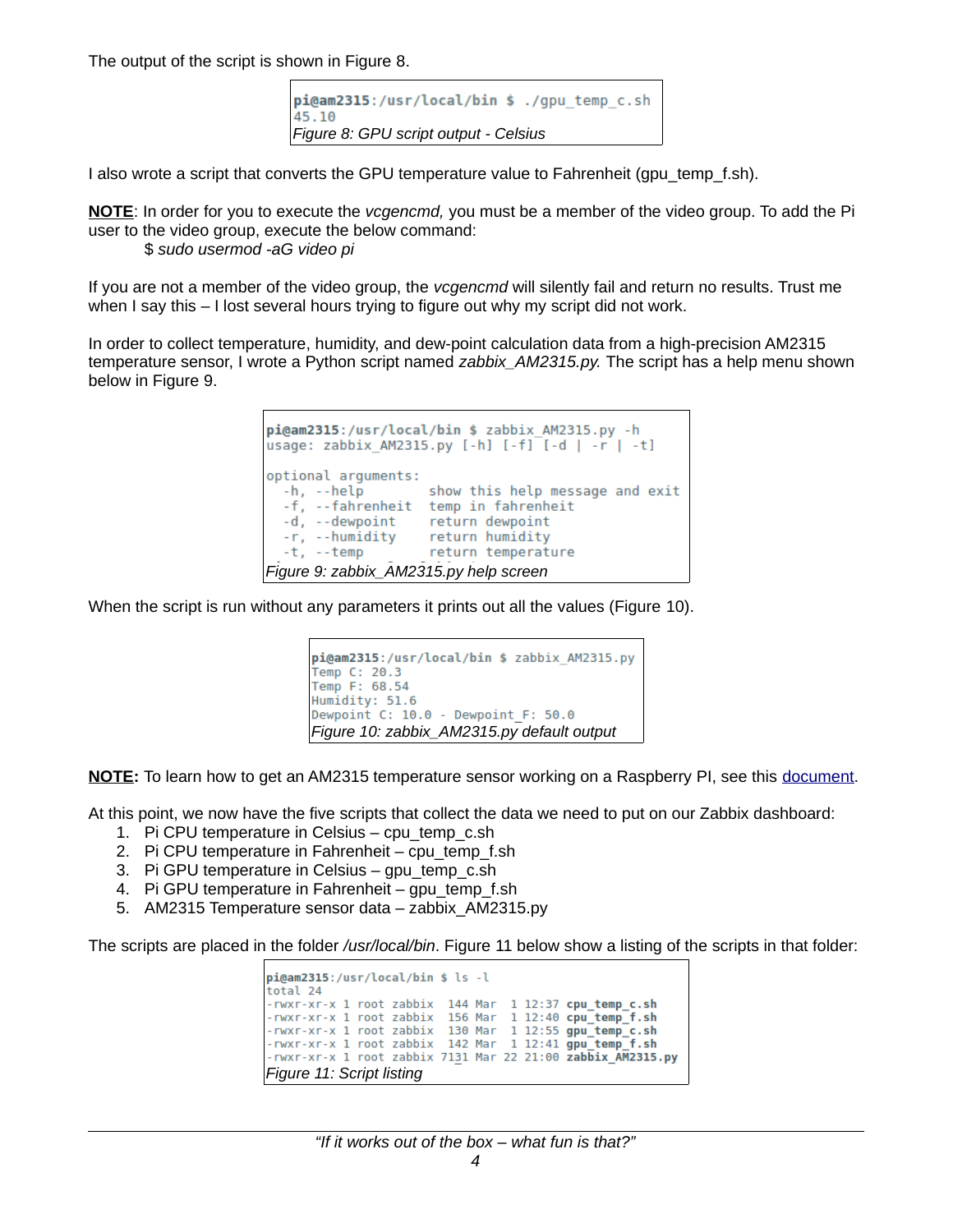Also, note all of the scripts print their output to *stdout*. This provides the data to the Zabbix agent when the relevant data is requested by the Zabbix server. The agent simply sends the output of the user parameter script back to the Zabbix server. The server then places the data on the appropriate dashboard.

#### *Step-2 –* **Modify the Zabbix agent configuration file so it is aware of the scripts to run**

Now that the scripts are working correctly and placed in folder */usr/local/bin,* the next step it to tell the Zabbix agent about them. To do so, we have to modify the agent configuration file (*/etc/zabbix/zabbix\_agent.conf*).

Open the file with nano or your favorite text editor: \$ sudo nano /et/zabbix/zabbix\_agentd.conf

Scroll down to the bottom of the file and add the below lines:

```
# AM2315 data.
UserParameter=am2315.temp_c, /usr/local/bin/zabbix_AM2315.py -t
UserParameter=am2315.temp_f, /usr/local/bin/zabbix_AM2315.py -f
UserParameter=am2315.humid, /usr/local/bin/zabbix_AM2315.py -r
UserParameter=am2315.dewpoint_c, /usr/local/bin/zabbix_AM2315.py -d
UserParameter=am2315.dewpoint_f, /usr/local/bin/zabbix_AM2315.py -d -f
# Pi CPU/GPU temperatures.
UserParameter=pi.cputemp_c, /usr/local/bin/cpu_temp_c.sh
UserParameter=pi.cputemp_f, /usr/local/bin/cpu_temp_f.sh
UserParameter=pi.gputemp_c, /usr/local/bin/gpu_temp_c.sh
UserParameter=pi.gputemp_f, /usr/local/bin/gpu_temp_f.sh
```
A Zabbix agent *UserParameter* contains two values: a parameter key, and the command to execute. The parameter key must be unique and follow the equal sign with no spaces. Following the key is a comma, space, and the name of the command to run.

The AM2315 temperature sensor data commands all use the same script (*zabbix\_AM2315.py*), but vary in the command line parameter(s) passed to the script.

Figure [12](#page-4-1) below shows the user parameter contents of my agent configuration file.

```
# 2019-02-16 Sopwith - Added UserParameters for AM2315.
# AM2315 data.
UserParameter=am2315.temp_c, /usr/local/bin/zabbix_AM2315.py -t
UserParameter=am2315.temp_f, /usr/local/bin/zabbix_AM2315.py -f<br>UserParameter=am2315.temp_f, /usr/local/bin/zabbix_AM2315.py -f
UserParameter=am2315.dewpoint_c, /usr/local/bin/zabbix_AM2315.py -d<br>UserParameter=am2315.dewpoint_f, /usr/local/bin/zabbix_AM2315.py -d -f
# Pi CPU/GPU temperatures.
UserParameter=pi.cputemp_c, /usr/local/bin/cpu_temp_c.sh
UserParameter=pi.cputemp_f, /usr/local/bin/cpu_temp_f.sh<br>UserParameter=pi.cputemp_f, /usr/local/bin/cpu_temp_f.sh<br>UserParameter=pi.gputemp_c, /usr/local/bin/gpu_temp_c.sh
UserParameter=pi.gputemp_f, /usr/local/bin/gpu_temp_f.sh
Figure 12: Zabbix agent user parameters
```
When done with the required changes to the agent configuration file, restart the agent daemon with the below command (Figure [13\)](#page-4-0):

\$ *sudo service zabbix-agent restart*

```
pi@am2315:/etc/zabbix $ sudo service zabbix-agent restart
pi@am2315:/etc/zabbix $
Figure 13: Zabbix agent restart
```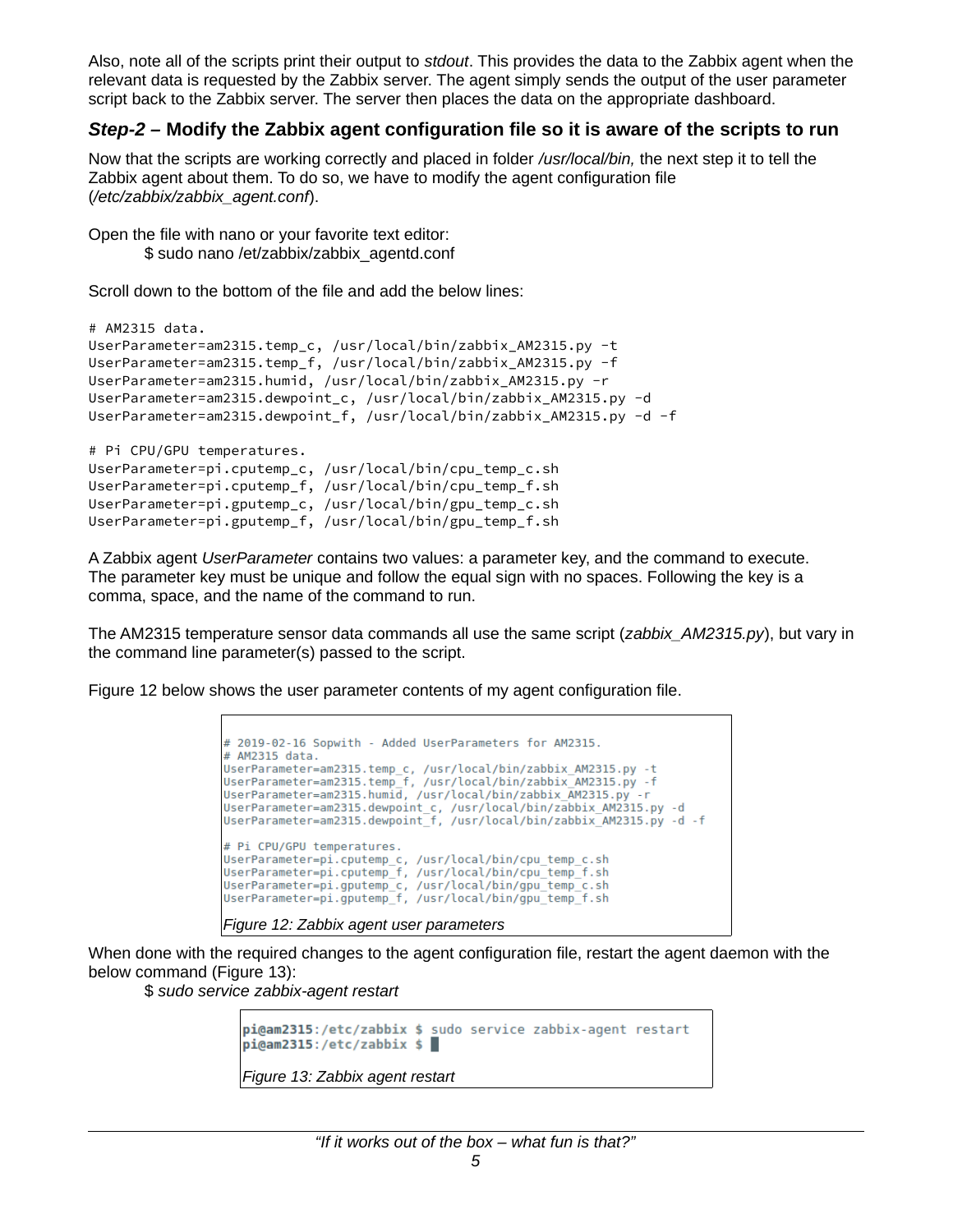### *Step-3 –* **Configure the Zabbix server for the data items**

Now that the agent running on your Pi is properly configured, it is time to configure the Zabbix server. The first task it to tell the server about the new user-parameters you just created. Login to your Zabbix server and click on *Configuration* | *Hosts* and select your Pi from the list of hosts (Figure [14\)](#page-5-2).

|              | <b>ZABBIX</b>          | Monitoring                       | Inventory   | <b>Reports</b> | Configuration            | Administration   |                    |     |                        |
|--------------|------------------------|----------------------------------|-------------|----------------|--------------------------|------------------|--------------------|-----|------------------------|
|              | Host groups            | <b>Templates</b><br><b>Hosts</b> | Maintenance | <b>Actions</b> | <b>Event correlation</b> | <b>Discovery</b> | <b>Services</b>    |     |                        |
| <b>Hosts</b> |                        |                                  |             |                |                          |                  |                    |     |                        |
|              |                        |                                  |             |                |                          |                  |                    |     |                        |
|              |                        |                                  |             |                |                          |                  | Name               |     |                        |
|              |                        |                                  |             |                |                          |                  | <b>Templates</b>   |     | type here to search    |
|              |                        |                                  |             |                |                          |                  | Monitored by       | Any | Server<br>Proxy        |
|              |                        |                                  |             |                |                          |                  | Proxy              |     |                        |
|              |                        |                                  |             |                |                          |                  |                    |     |                        |
|              | Name $\triangle$       | Applications                     |             | Items          | <b>Triggers</b>          | Graphs           | Discovery          | Web | Interface              |
|              | am2315                 | <b>Applications 11</b>           |             | Items 55       | <b>Triggers 20</b>       | Graphs 13        | <b>Discovery 2</b> | Web | 192.168.217.101: 10050 |
|              | Zabbix server          | <b>Applications 11</b>           |             | Items 85       | <b>Triggers 48</b>       | Graphs 14        | Discovery 2        | Web | 127.0.0.1: 10050       |
|              | Figure 14: Select host |                                  |             |                |                          |                  |                    |     |                        |

<span id="page-5-2"></span>When you double-click on your host select '*Items'.* This will provide you list of all the items associated with your host. You can see the items I created for the AM2315 temperature sensor and Pi temperature items in Figure [15](#page-5-1) and Figure [16.](#page-5-0)

| 0.0.0 | am2315 dewpoint C       | am2315.dewpoint c | 5 <sub>m</sub> |
|-------|-------------------------|-------------------|----------------|
| 0.0.0 | am2315 dewpoint F       | am2315.dewpoint f | 5 <sub>m</sub> |
| 0.0.0 | am2315 humidiy          | am2315.humid      | 5 <sub>m</sub> |
| 0.0.0 | am2315 temp C           | am2315.temp c     | 5 <sub>m</sub> |
| 0.0.0 | am2315 temp F           | am2315.temp f     | 5 <sub>m</sub> |
|       | Figure 15: AM2315 items |                   |                |

<span id="page-5-1"></span>

| 0.0.0 | pi CPU temp C                   | pi.cputemp c | 30 <sub>s</sub> |
|-------|---------------------------------|--------------|-----------------|
| 0.0.0 | pi CPU temp F                   | pi.cputemp f | 30 <sub>s</sub> |
| 0.0.0 | pi GPU Temp C                   | pi.gputemp_c | 30 <sub>s</sub> |
| 0.0.0 | pi GPU Temp F                   | pi.gputemp_f | 30 <sub>s</sub> |
|       | Figure 16: Pi temperature items |              |                 |

<span id="page-5-0"></span>Configuring an item is easy. In the upper right corner of the screen click on '*Create Item'.* Next, fill out the required fields identified with a red asterisk (\*).

**Name**: This field contains a description of your item.

**Key**: This field must match the name of the key in your Zabbix agent configuration file on the host. **Host interface**: This contains the IP address of you host and the listening port (Default value is fine). **Type of information:** This specifies the data type. All data types in this example are Numeric (float). **Update interval**: This is the dashboard update interval (e.g how often to poll the data from the host). **History storage period**: How long you want to store the raw data.

**Trend storage period**: How long you want to store the trend data.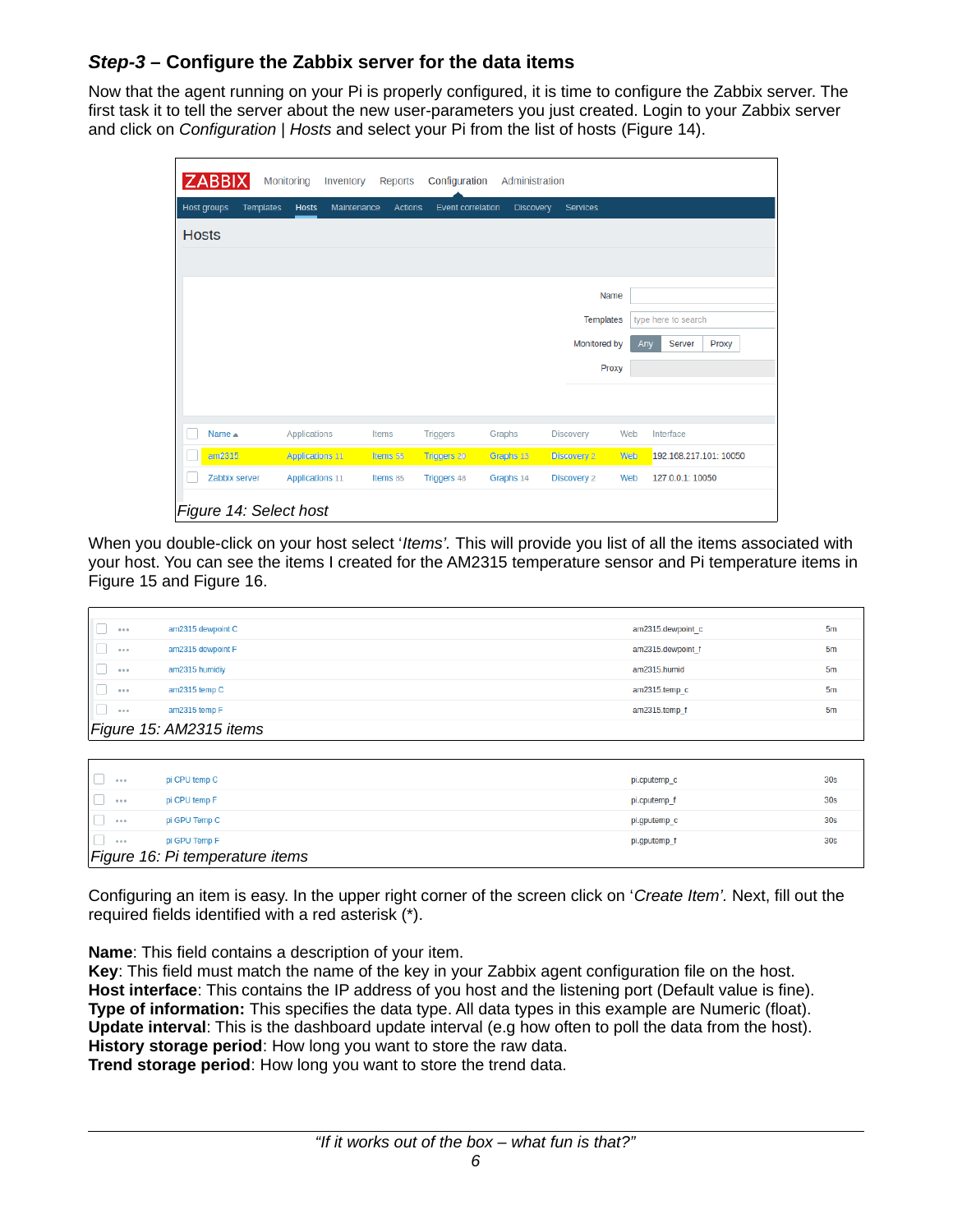Figure [17](#page-6-0) shows the setting for my '*Pi CPU temp C*' item.

| <b>ZBX</b> SNMP JMX IPMI<br>All hosts / am2315<br>Enabled | Applications 11                    | Items 55<br>Triggers 20   | Graphs 13<br>Discovery rules 2 | Web scenarios |
|-----------------------------------------------------------|------------------------------------|---------------------------|--------------------------------|---------------|
| Preprocessing<br>Item                                     |                                    |                           |                                |               |
| * Name                                                    | pi CPU temp C                      |                           |                                |               |
| <b>Type</b>                                               | Zabbix agent<br>$\pmb{\mathrm{v}}$ |                           |                                |               |
| * Key                                                     | pi.cputemp c                       |                           |                                | <b>Select</b> |
| * Host interface                                          | 192.168.217.101:10050              | $\boldsymbol{\mathrm{v}}$ |                                |               |
| Type of information                                       | Numeric (float)<br>v               |                           |                                |               |
| <b>Units</b>                                              |                                    |                           |                                |               |
| * Update interval                                         | 30 <sub>S</sub>                    |                           |                                |               |
| <b>Custom intervals</b>                                   | Type                               | Interval                  | Period                         | Action        |
|                                                           | Flexible<br>Scheduling             | 50s                       | 1-7,00:00-24:00                | Remove        |
|                                                           | Add                                |                           |                                |               |
| * History storage period                                  | 90d                                |                           |                                |               |
| * Trend storage period                                    | 365d                               |                           |                                |               |
| Figure 17: Pi CPU temp C item                             |                                    |                           |                                |               |

<span id="page-6-0"></span>**NOTE**: Be sure the '*Enabled*' checkbox is checked at the bottom of this panel.

You will need to create the additional items for the other datum in the same manner. Be sure that the '*Key*' and '*Host Interface*' items are correct for each item.

## *Step-4 – Add Widgets to the Zabbix dashboard*

Now that the Zabbix server knows about the data items, all we need to do is plot them on a dashboard. To add a Widget, click on *Monitoring | Dashboard | + Add Widget.* Click *Graph* in the drop-down menu.

Figure [18](#page-7-0) shows the settings for the Widget that tracks my Pi CPU temperature. Notice the values I have set for this Widget.

**Type**: Graph **Name**: Pi CPU Temp **Refresh interval**: 30 seconds (Your choice) **Data Set**: Select your host from the list **Item**: Select your item from the list (pi CPU temp C) **Base Colour**: Your choice **Missing Data**: Connected **Y-axis**: Left is for Celsius.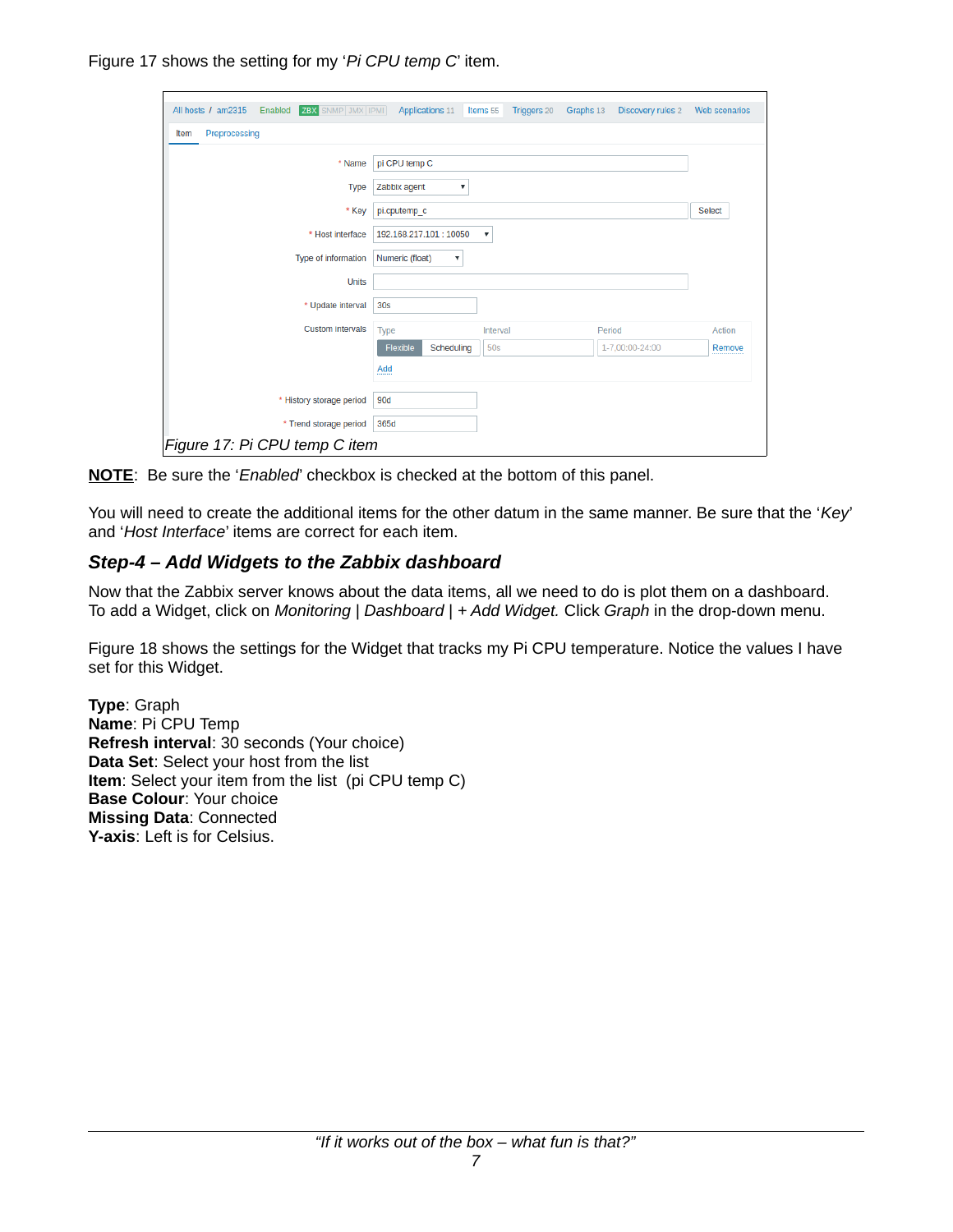

I added a second data set to this Widget. This allows me to show the Celsius temperature on the left axis and the Fahrenheit temperature on the right axis (Figure [19\)](#page-7-1).

<span id="page-7-1"></span><span id="page-7-0"></span>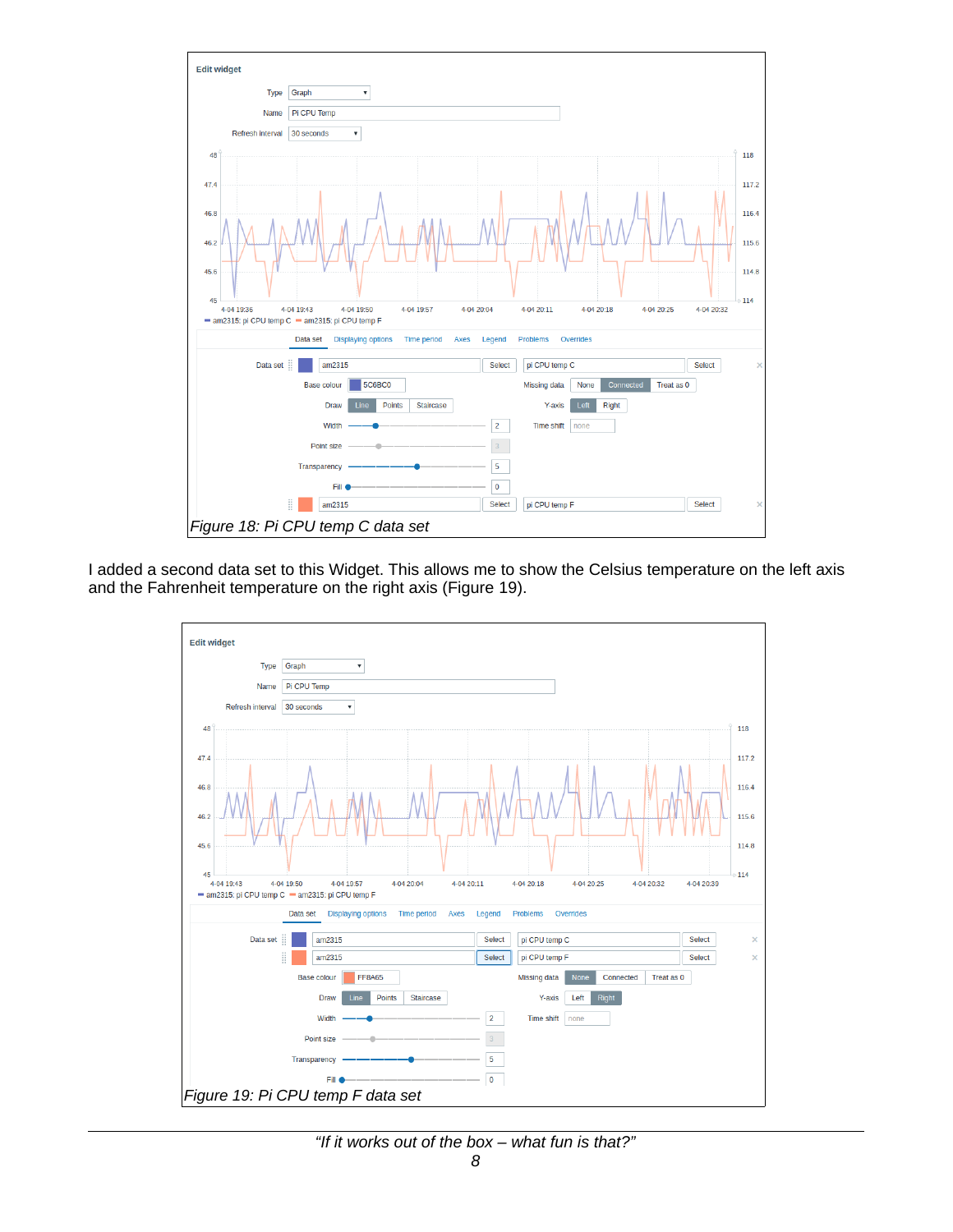When the Widget is created, it will begin to poll the required data from the Pi host at the requested interval. Figure [20](#page-8-1) below shows my Pi CPU temperature over the last 12 hours.



<span id="page-8-1"></span>You will need to create the additional Widgets in the same way to populate your dashboard. The process is exactly the same. Add a Widget to your dashboard and select the host and data item you want to display.

Below (Figure [21\)](#page-8-0) shows my dashboard data for the Pi CPU/GPU temperatures and the AM2315 temperature sensor for the last week.

<span id="page-8-0"></span>